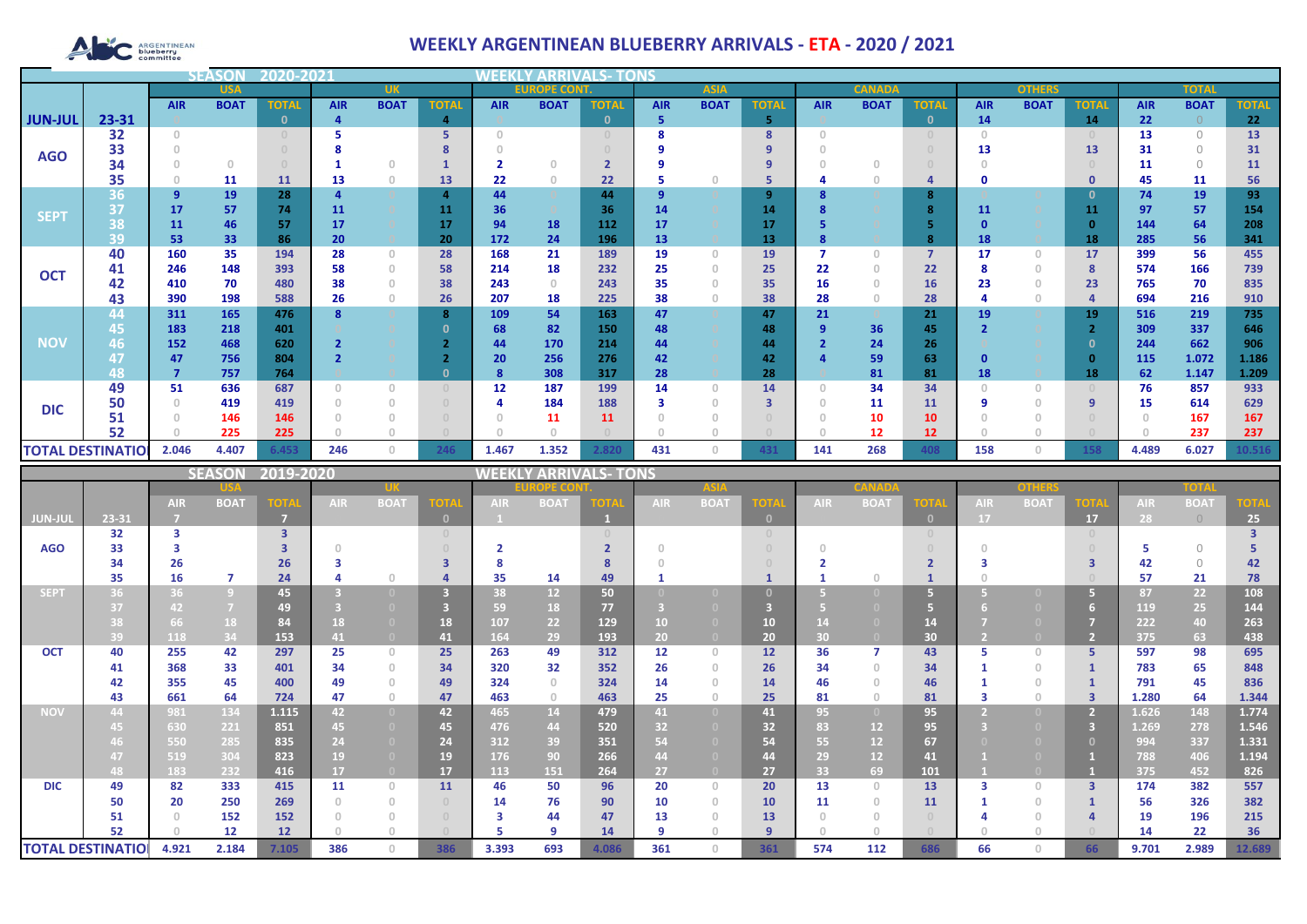#### **WEEKLY ARGENTINEAN BLUEBERRY ARRIVALS - ETA - 2020 / 2021 - ALL DESTINATIONS**



**WEEKLY ARGENTINEAN BLUEBERRY ARRIVALS - ETA - 2020 / 2021 - U.S.A.**

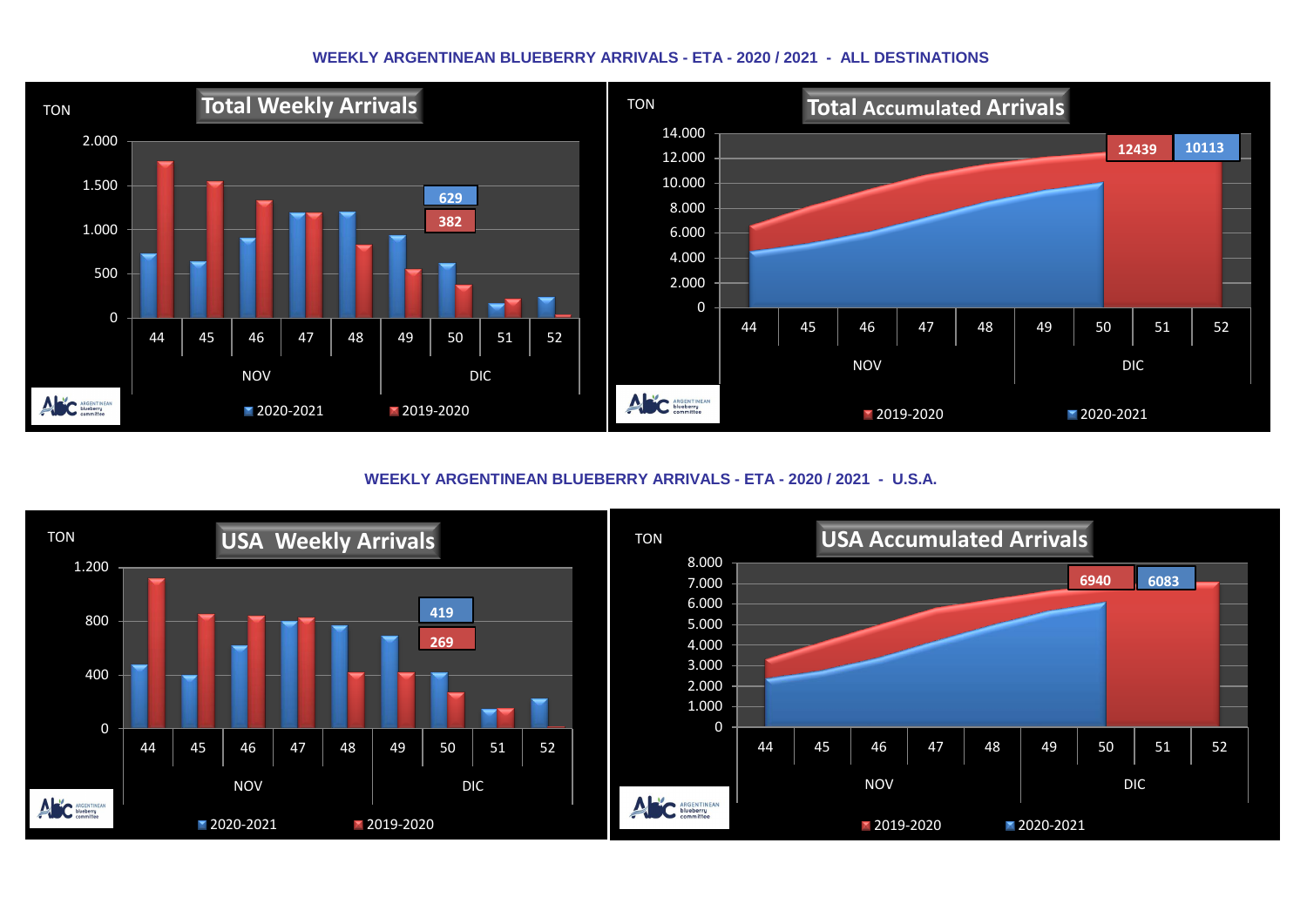#### **WEEKLY ARGENTINEAN BLUEBERRY ARRIVALS - ETA - 2020 / 2021 - UK**



 TON **Cont.EU Weekly Arrivals**  1.000 1.500 2.000 2.500 3.000 3.500 4.000 4.500 **TON Cont.EU Accumulated Arrivals 2808**



ANC SIDE COMMITTEE